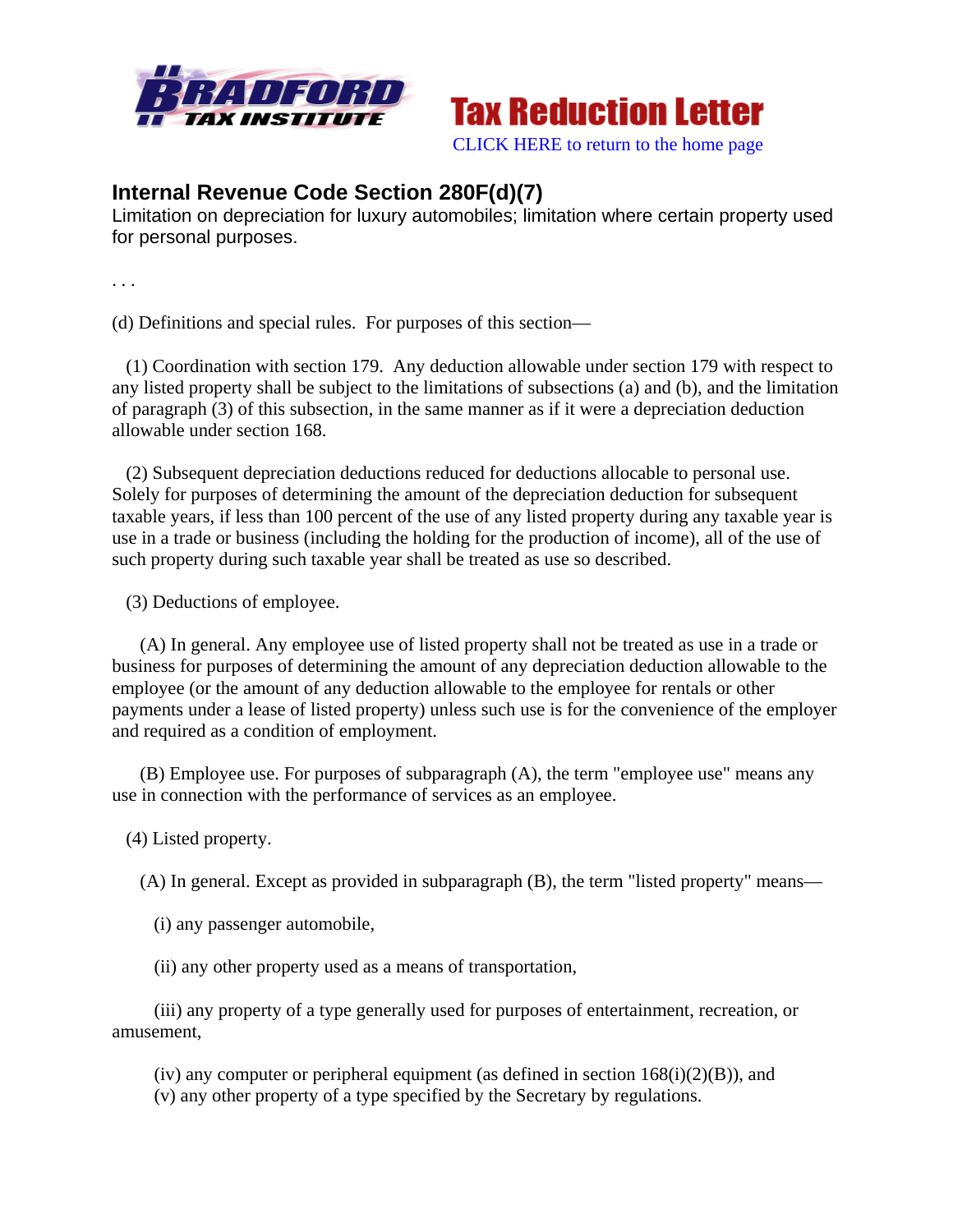(B) Exception for certain computers. The term "listed property" shall not include any computer or peripheral equipment (as so defined) used exclusively at a regular business establishment and owned or leased by the person operating such establishment. For purposes of the preceding sentence, any portion of a dwelling unit shall be treated as a regular business establishment if (and only if) the requirements of section  $280A(c)(1)$  are met with respect to such portion.

 (C) Exception for property used in business of transporting persons or property. Except to the extent provided in regulations, clause (ii) of subparagraph (A) shall not apply to any property substantially all of the use of which is in a trade or business of providing to unrelated persons services consisting of the transportation of persons or property for compensation or hire.

(5) Passenger automobile.

 (A) In general. Except as provided in subparagraph (B), the term "passenger automobile" means any 4-wheeled vehicle—

(i) which is manufactured primarily for use on public streets, roads, and highways, and

(ii) which is rated at 6,000 pounds unloaded gross vehicle weight or less.

 In the case of a truck or van, clause (ii) shall be applied by substituting "gross vehicle weight" for "unloaded gross vehicle weight".

(B) Exception for certain vehicles. The term "passenger automobile" shall not include—

 (i) any ambulance, hearse, or combination ambulance-hearse used by the taxpayer directly in a trade or business,

 (ii) any vehicle used by the taxpayer directly in the trade or business of transporting persons or property for compensation or hire, and

(iii) under regulations, any truck or van.

(6) Business use percentage.

 (A) In general. The term "business use percentage" means the percentage of the use of any listed property during any taxable year which is a qualified business use.

 (B) Qualified business use. Except as provided in subparagraph (C), the term "qualified business use" means any use in a trade or business of the taxpayer.

(C) Exception for certain use by 5-percent owners and related persons.

(i) In general. The term "qualified business use" shall not include—

(I) leasing property to any 5-percent owner or related person,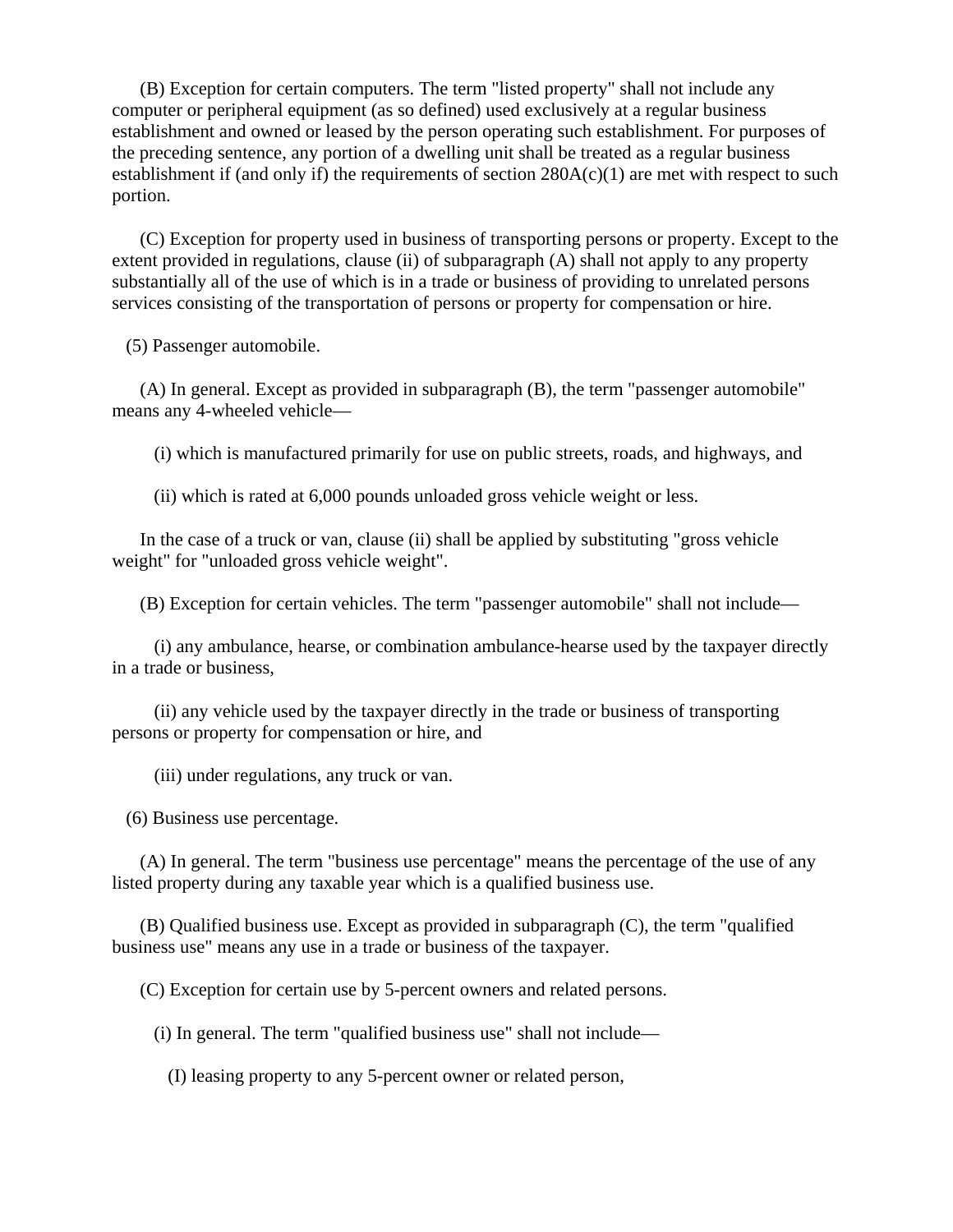(II) use of property provided as compensation for the performance of services by a 5 percent owner or related person, or

 (III) use of property provided as compensation for the performance of services by any person not described in subclause (II) unless an amount is included in the gross income of such person with respect to such use, and, where required, there was withholding under chapter 24.

 (ii) Special rule for aircraft. Clause (i) shall not apply with respect to any aircraft if at least 25 percent of the total use of the aircraft during the taxable year consists of qualified business use not described in clause (i).

(D) Definitions. For purposes of this paragraph—

 (i) 5-percent owner. The term "5-percent owner" means any person who is a 5-percent owner with respect to the taxpayer (as defined in section  $416(i)(1)(B)(i)$ ).

 (ii) Related person. The term "related person" means any person related to the taxpayer (within the meaning of section 267(b)).

(7) Automobile price inflation adjustment.

 (A) In general. In the case of any passenger automobile placed in service after 1988, subsection (a) shall be applied by increasing each dollar amount contained in such subsection by the automobile price inflation adjustment for the calendar year in which such automobile is placed in service. Any increase under the preceding sentence shall be rounded to the nearest multiple of \$ 100 (or if the increase is a multiple of \$ 50, such increase shall be increased to the next higher multiple of \$ 100).

(B) Automobile price inflation adjustment. For purposes of this paragraph—

 (i) In general. The automobile price inflation adjustment for any calendar year is the percentage (if any) by which—

(I) the CPI automobile component for October of the preceding calendar year, exceeds

(II) the CPI automobile component for October of 1987.

 (ii) CPI automobile component. The term "CPI automobile component" means the automobile component of the Consumer Price Index for All Urban Consumers published by the Department of Labor.

 $(8)$  Unrecovered basis. For purposes of subsection  $(a)(2)$ , the term "unrecovered basis" means the adjusted basis of the passenger automobile determined after the application of subsection (a) and as if all use during the recovery period were use in a trade or business (including the holding of property for the production of income).

 (9) All taxpayers holding interests in passenger automobile treated as 1 taxpayer. All taxpayers holding interests in any passenger automobile shall be treated as 1 taxpayer for purposes of